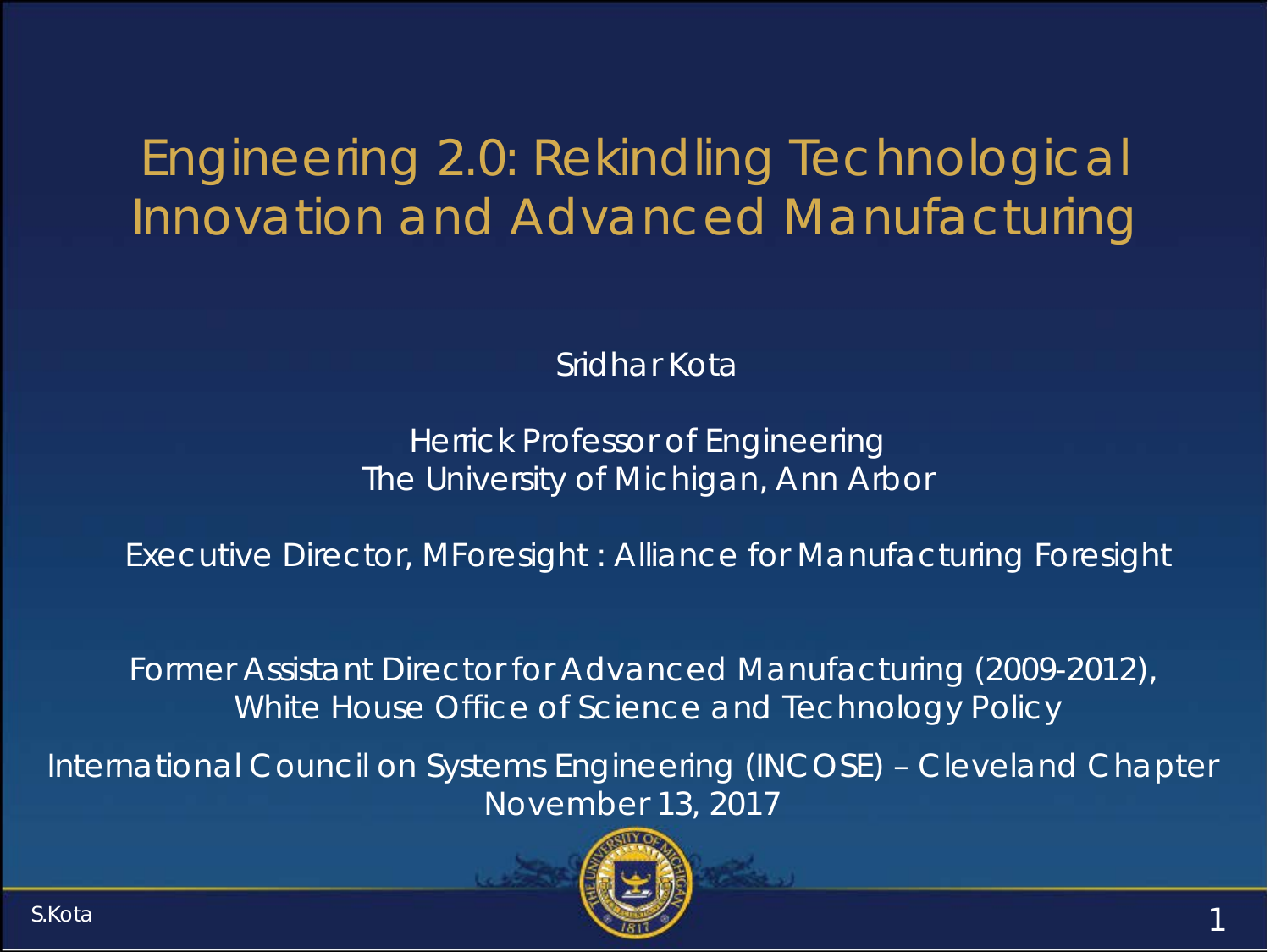# Engineering

## Concept

#### **ENGINEERING**

## Successful Product

Engineering Science

Analysis Modeling & Simulation **Optimization** Sensitivity analysis Process simulation/opt

Engineering Design/ **Synthesis** 

Systems design Systems Engineering Performance (incl. lightweight, compact etc.) Reliable Cost-effective Safe Easy to manufacture Easy to maintain

Engineering science (analysis) is an intermediate step in engineering systems.

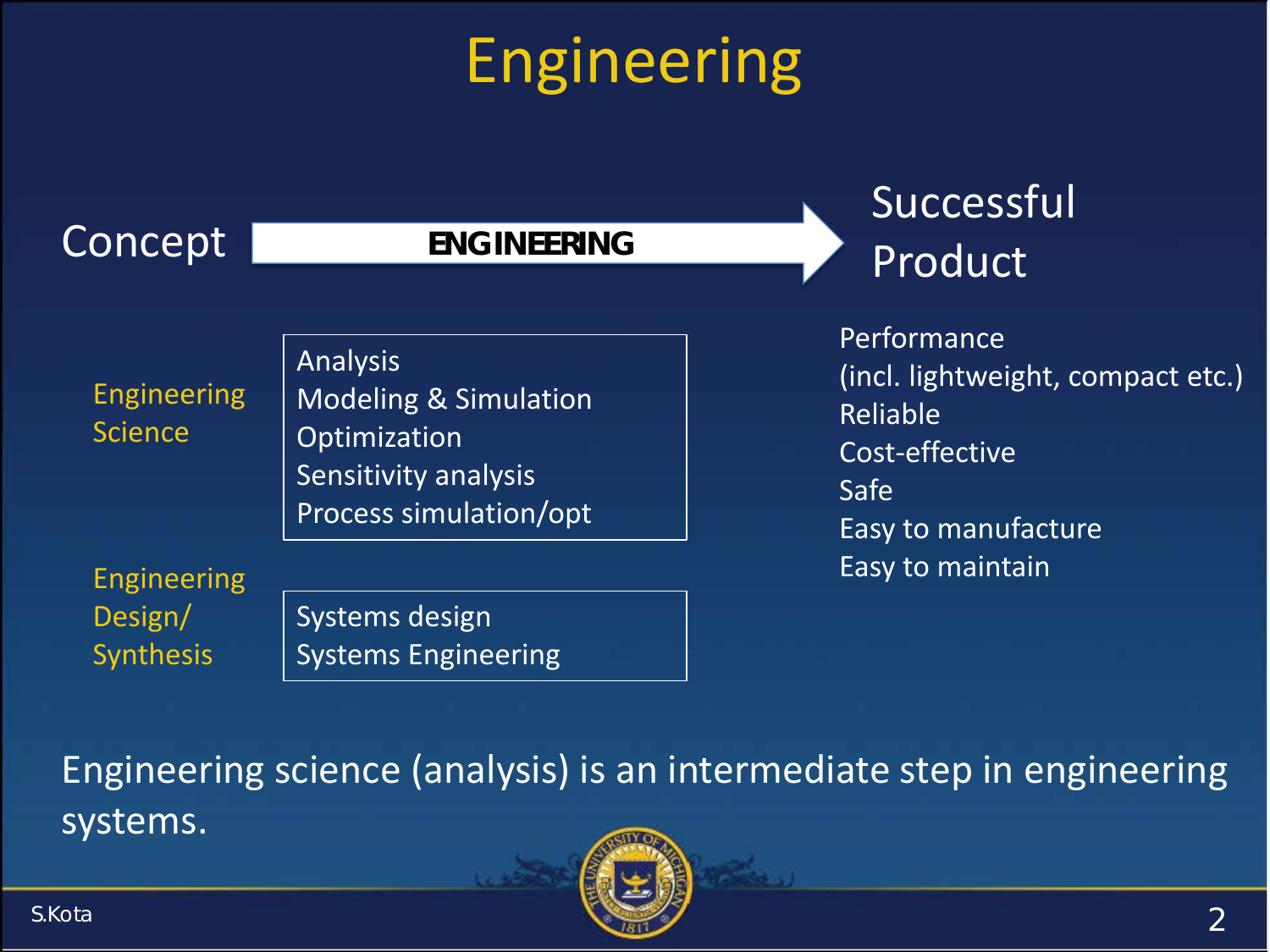# Systems Engineering

Definition of Systems Engineering from INCOSE:

interdisciplinary design synthesis modeling, integration, validation, and verification, redesign

a structured development process that proceeds from concept to production to operation.

Systems Engineering considers both the business and the technical needs of all customers with the goal of providing a quality product that meets the user needs.

*This is the definition of Engineering*

*Are we teaching this in engineering schools?* 

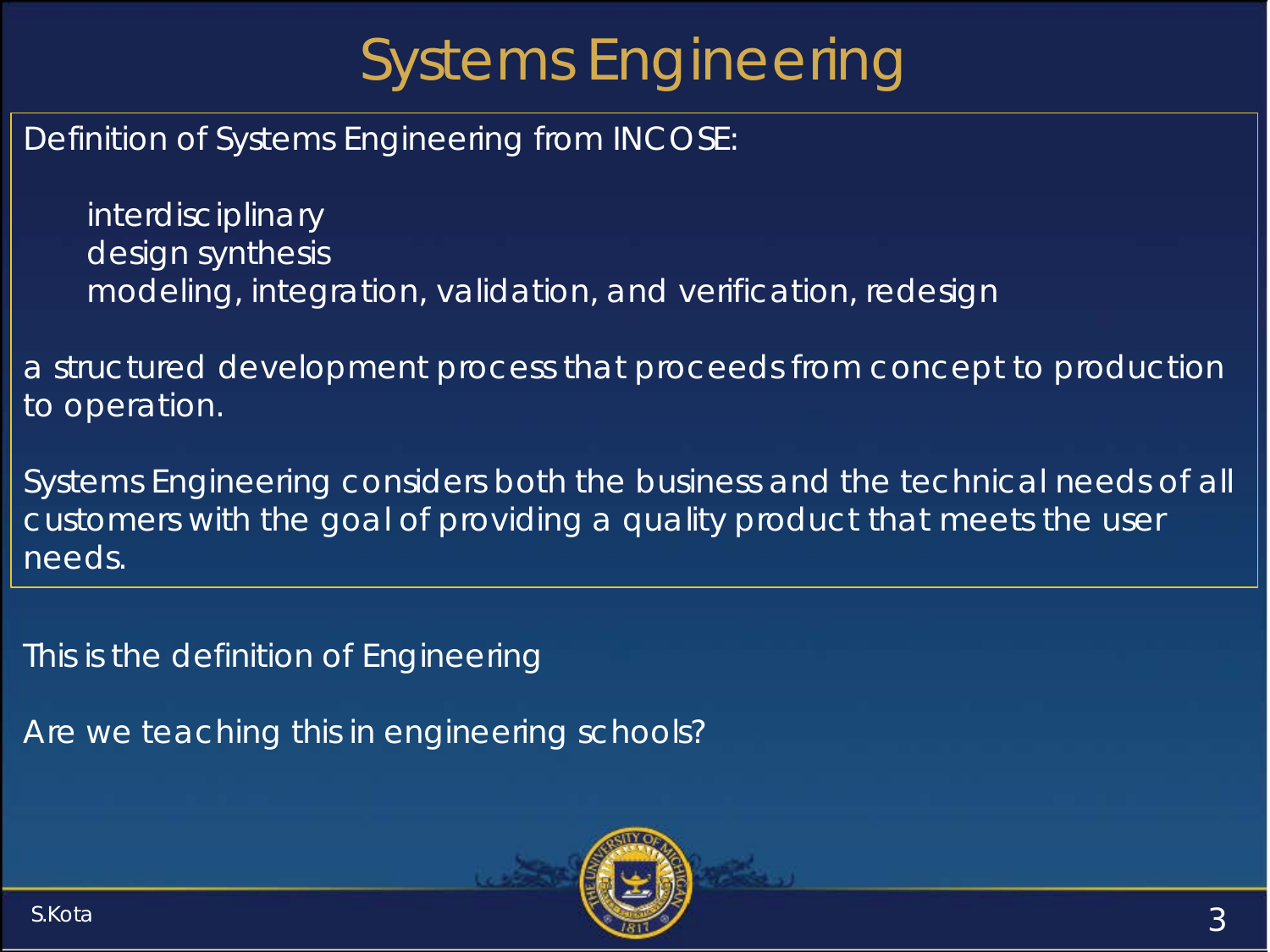# Engineering is the Centerpiece of Technological Innovation

*According to National Academies,*

*"Innovation commonly consists of being*



*first to acquire new knowledge through leading edge research, first to apply that knowledge to create sought-after products and services, often through world-class engineering; and being first to introduce those products and services into the marketplace through extraordinary entrepreneurship."* 

*Innovation is really about transforming ideas and emerging technologies into practical solutions at scale to meet societal needs*

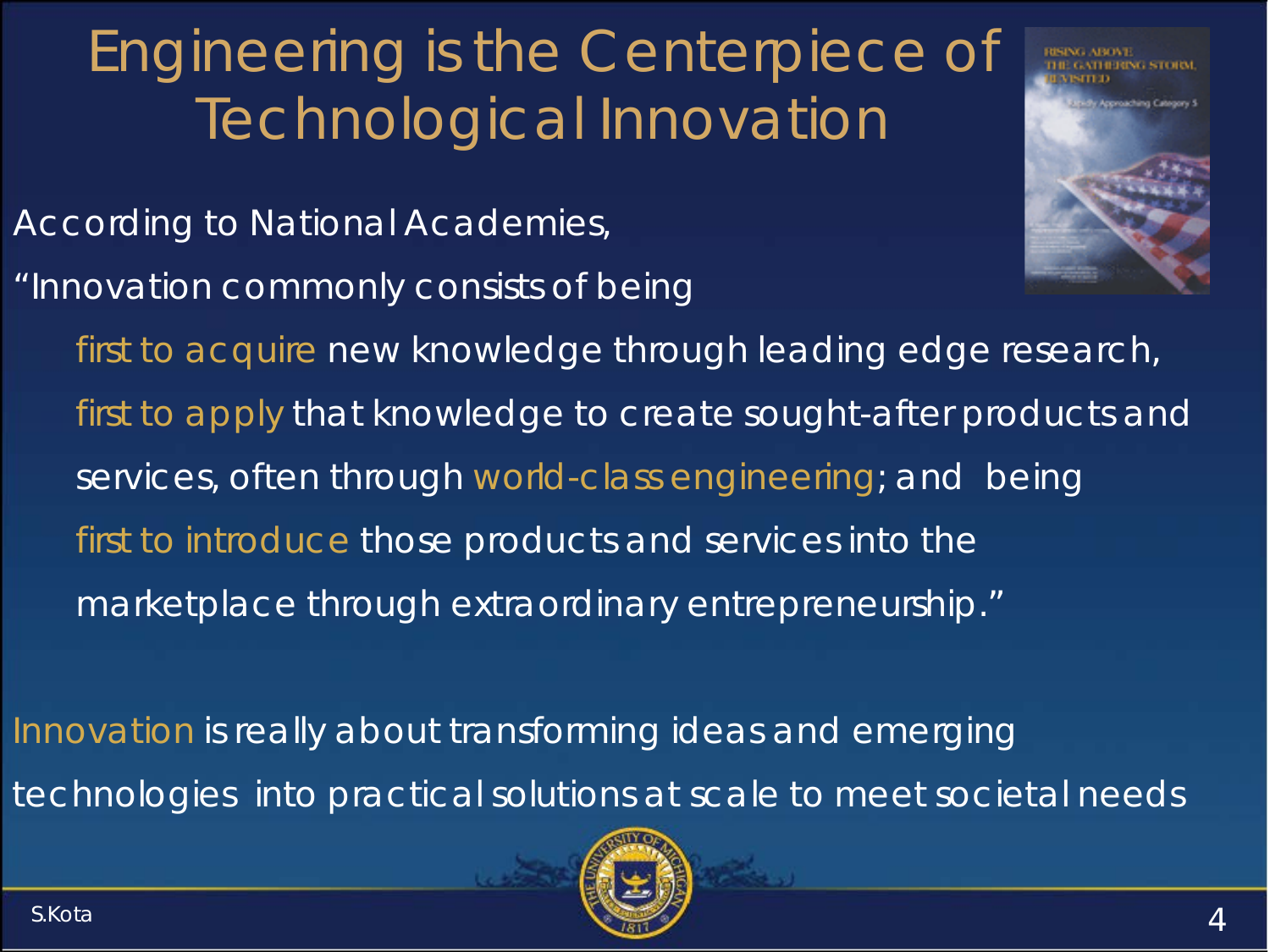## Creating Knowledge but Not Wealth

#### Scientific Discoveries  $\rightarrow$  Engineering Inventions  $\rightarrow$  Innovation  $\rightarrow$  Manufacturing,..

Federal S&T investment



~ \$140 billion annually Mfg. deficit ~ \$600 billion Adv. Tech. Products deficit ~ \$100 billion



Research funded by DoD, NSF, NISH, DOE and NIST contributed to the breakthrough technologies that enabled mobile devices

The U.S is steadily falling behind in capitalizing on its own discoveries & inventions: robots, displays, cell phones, Li-ion batteries etc.

Being the world's best in science is still vital to our success but is no longer sufficient to compete in the

global economy

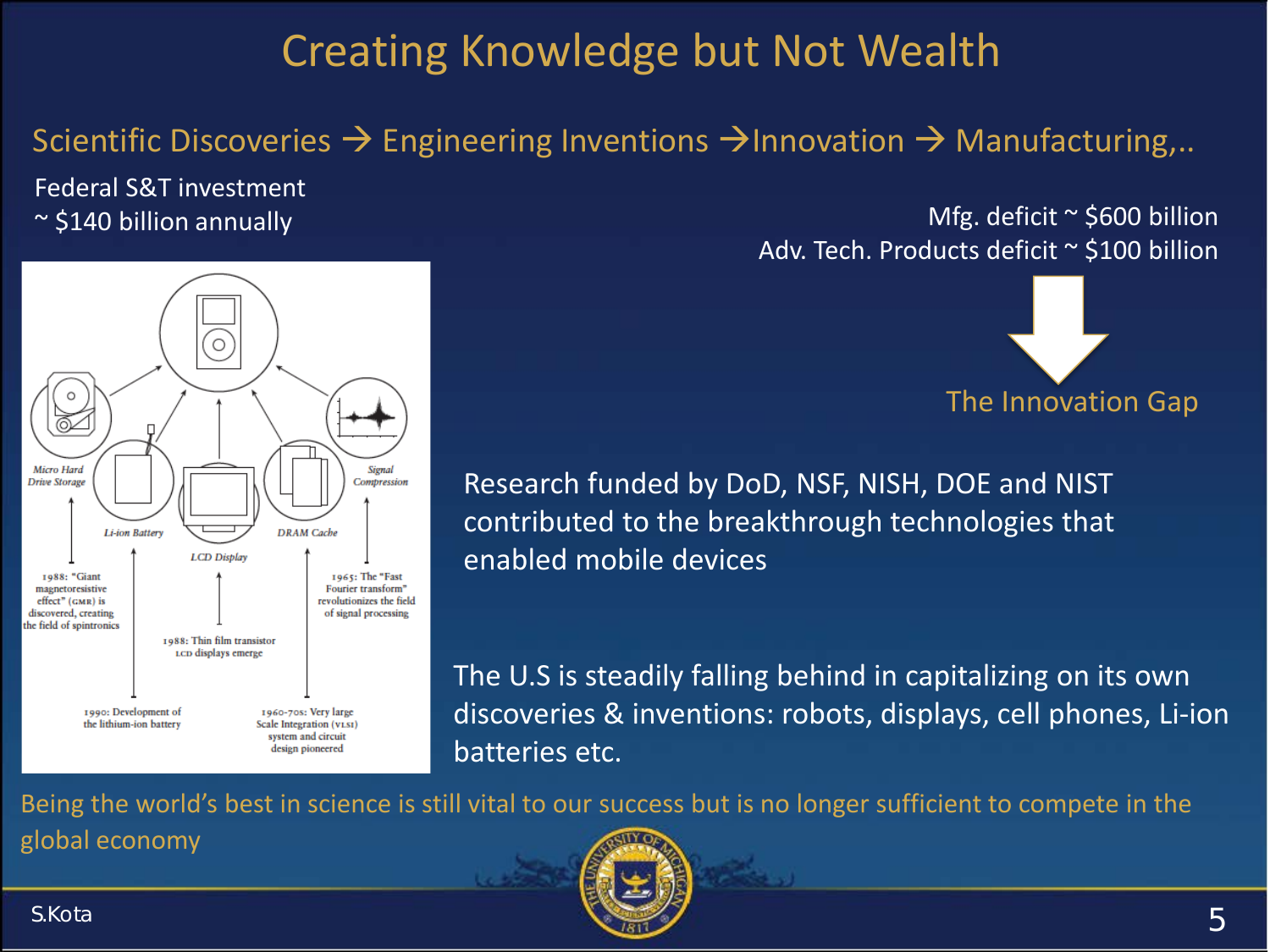#### Erosion of Industrial Commons

- Offshoring manufacturing: "Invent here, manufacture there" – 6 million manufacturing jobs lost
- Degradation of "industrial commons" the broad and deep ecosystem of skilled trades, engineers, production experience, and productive capacity needed to innovate both products and processes.



- Offshoring R&D- "innovate there, manufacture there"
- Dearth of financing for "hardware startups" hardware start-ups emerging from U.S. research labs are turning to foreign investors and often moving scale up production overseas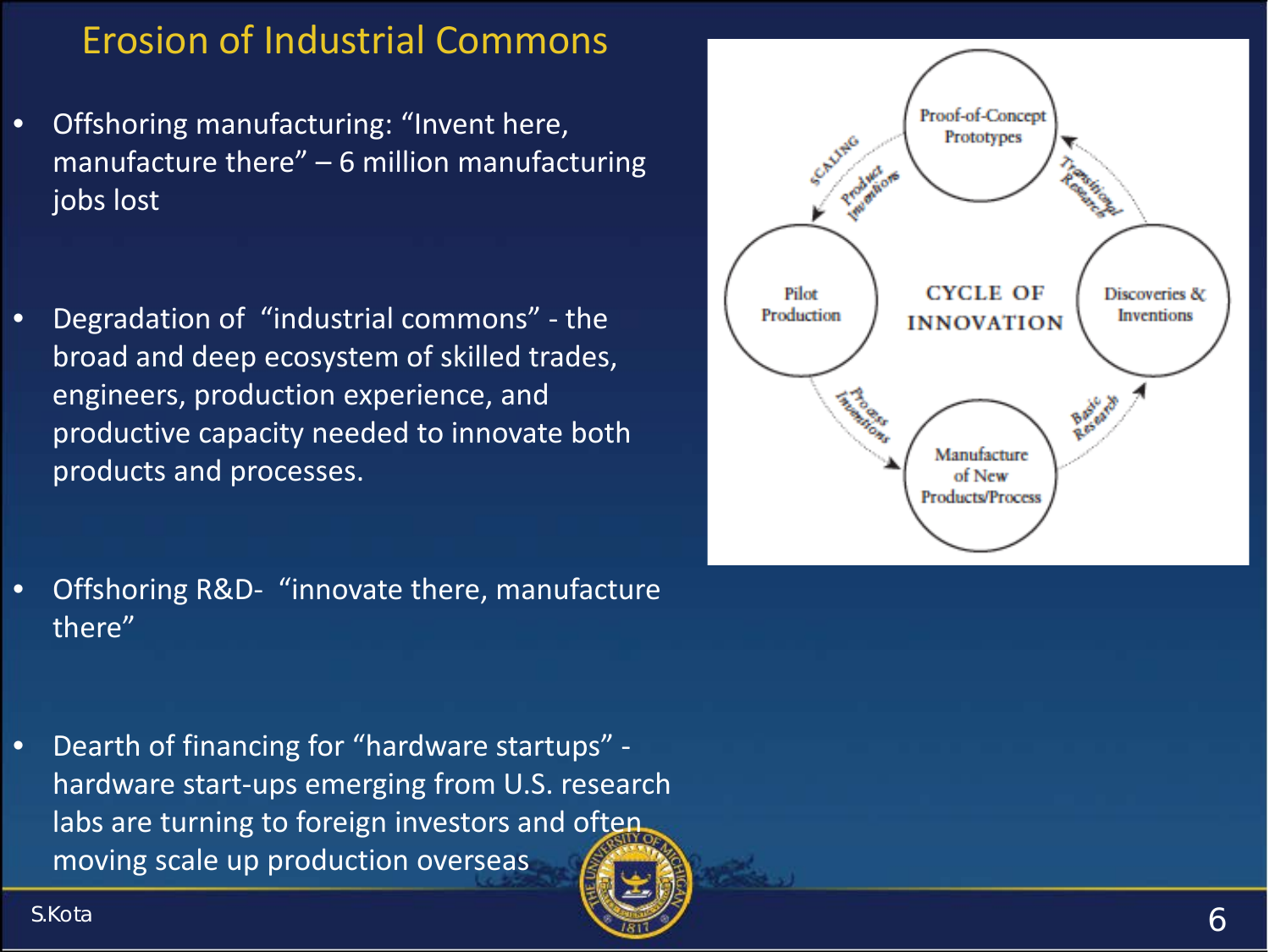## Offshoring Innovation

"Chinese firms pour money into U.S. R&D in shift to innovation"

"over the last five years (2011 - 2016), the three Chinese internet giants have completed over 50 investments into US-based startups"

In 2015, China-based firms invested \$10 billion in U.S. tech startups - about one-fifth of the total money raised by U.S. tech startups that year. Robotics, drones, virtual reality, autonomous cars, artificial intelligence, predictive analytics

In 2012 General Motors opened its new GM China Advanced Technical Center in Shanghai

In 2010, Boeing and Tsinghua University launched a joint research center in Beijing

Pharma/Biotech Companies are setting up R&D in China & India. Example Pfizer invests \$350 million biotech center in China in 2016

Chinese biotechnology start-ups partner with the world's biggest drug companies to develop new medicines to treat everything from cancer to hepatitis

In 2010 GE Healthcare announced \$500M, 6 R&D centers in China

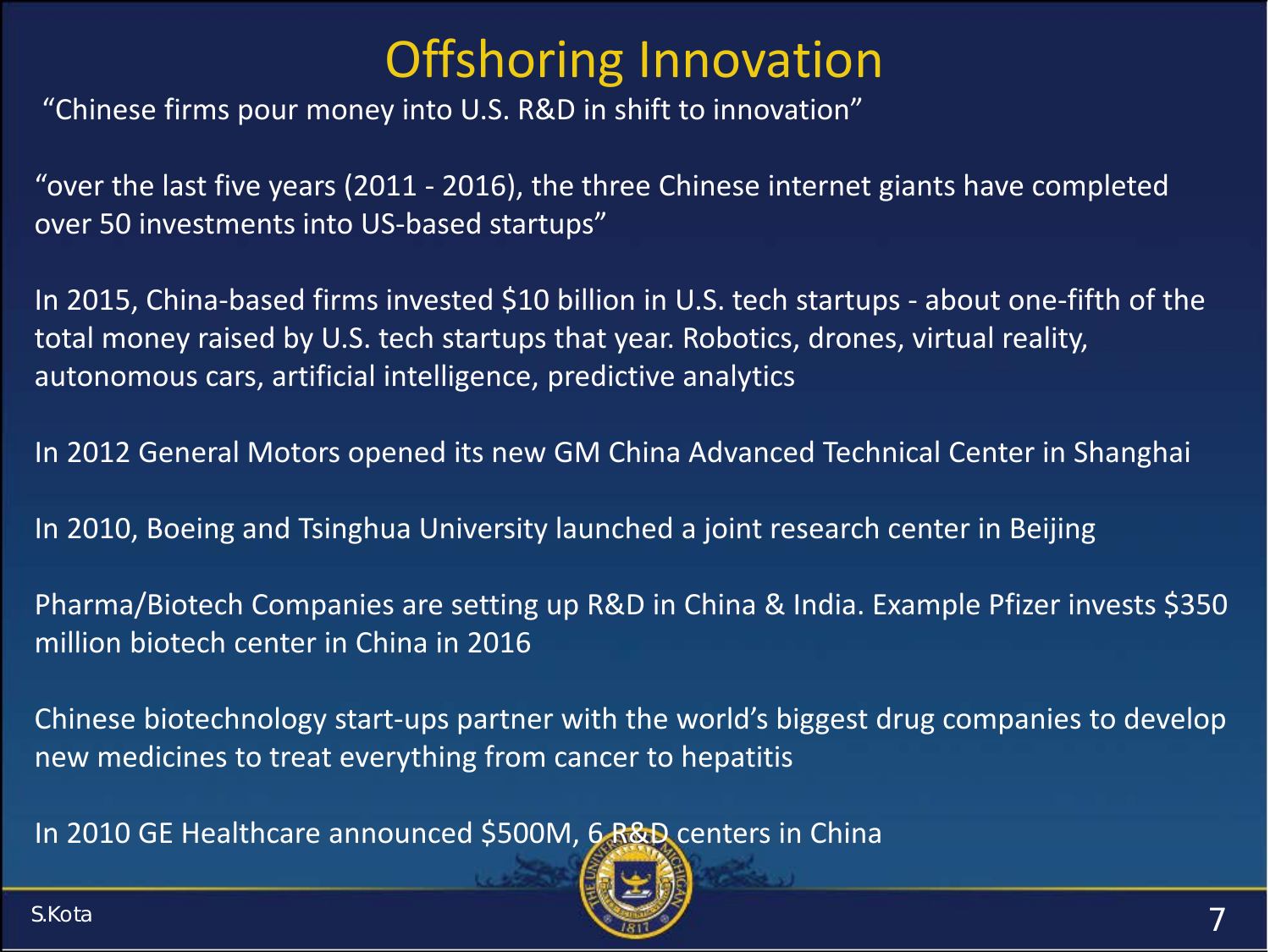**Figure S.1 Timeline of Chinese Investments in U.S. Aviation** 



[https://www.uscc.gov/sites/default/files/Research/RAND\\_Chinese%20Investment%20in%20US%20Aviation\\_FINAL.pdf](https://www.uscc.gov/sites/default/files/Research/RAND_Chinese%20Investment%20in%20US%20Aviation_FINAL.pdf)

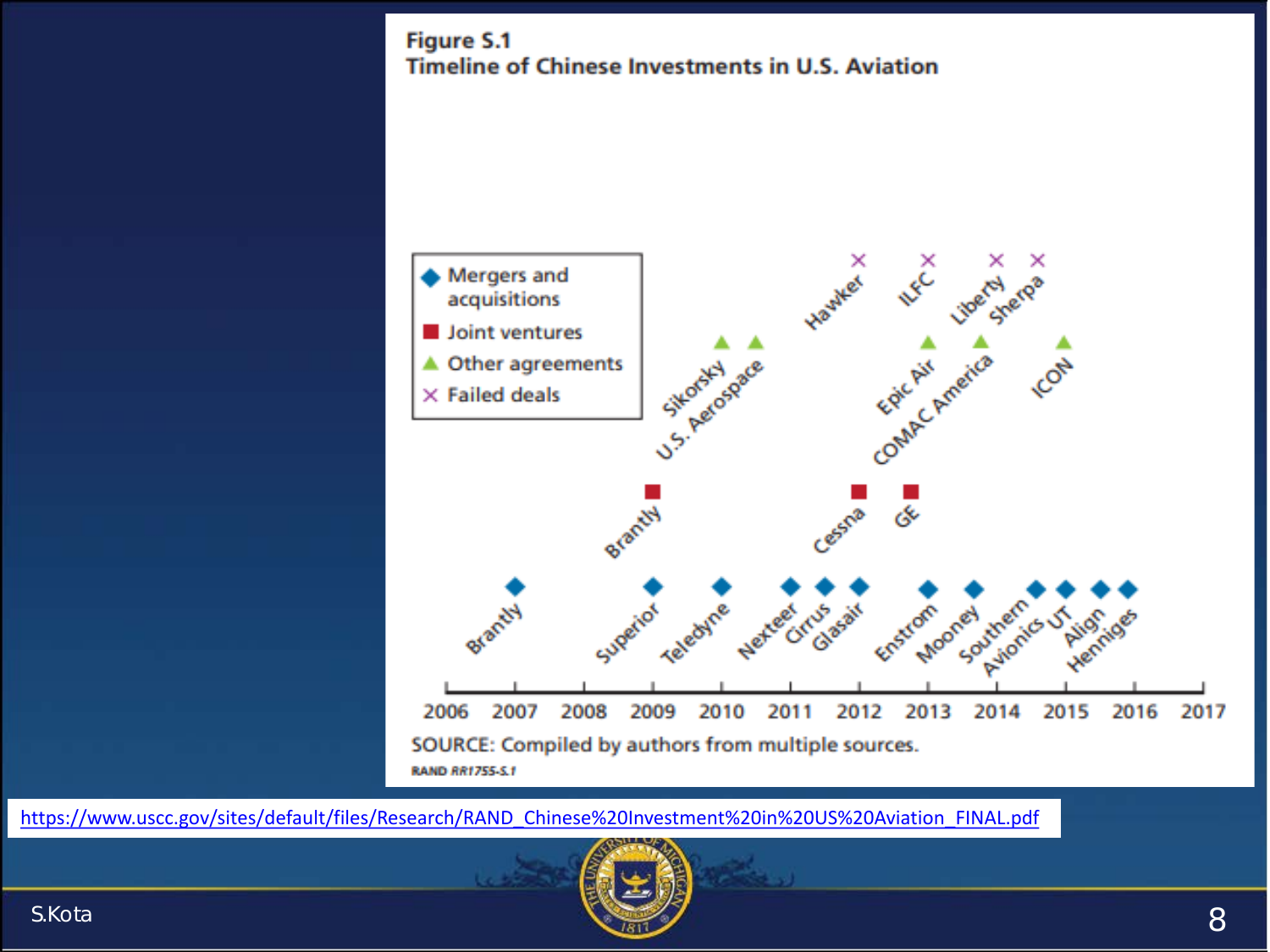# Engineering & Technology Innovation

• Investments in scientific research produce indispensable knowledge, but it is by applying that knowledge through rigorous engineering and practical development that people and nations produce wealth, thereby achieving economic strength, and national security.

• Between 2001 and 2013 U.S. trade in Advanced Technology Products grew from surplus to nearly \$90 billion deficit.

• A core problem lies in America's failure to maintain one of its historical core strengths: engineering

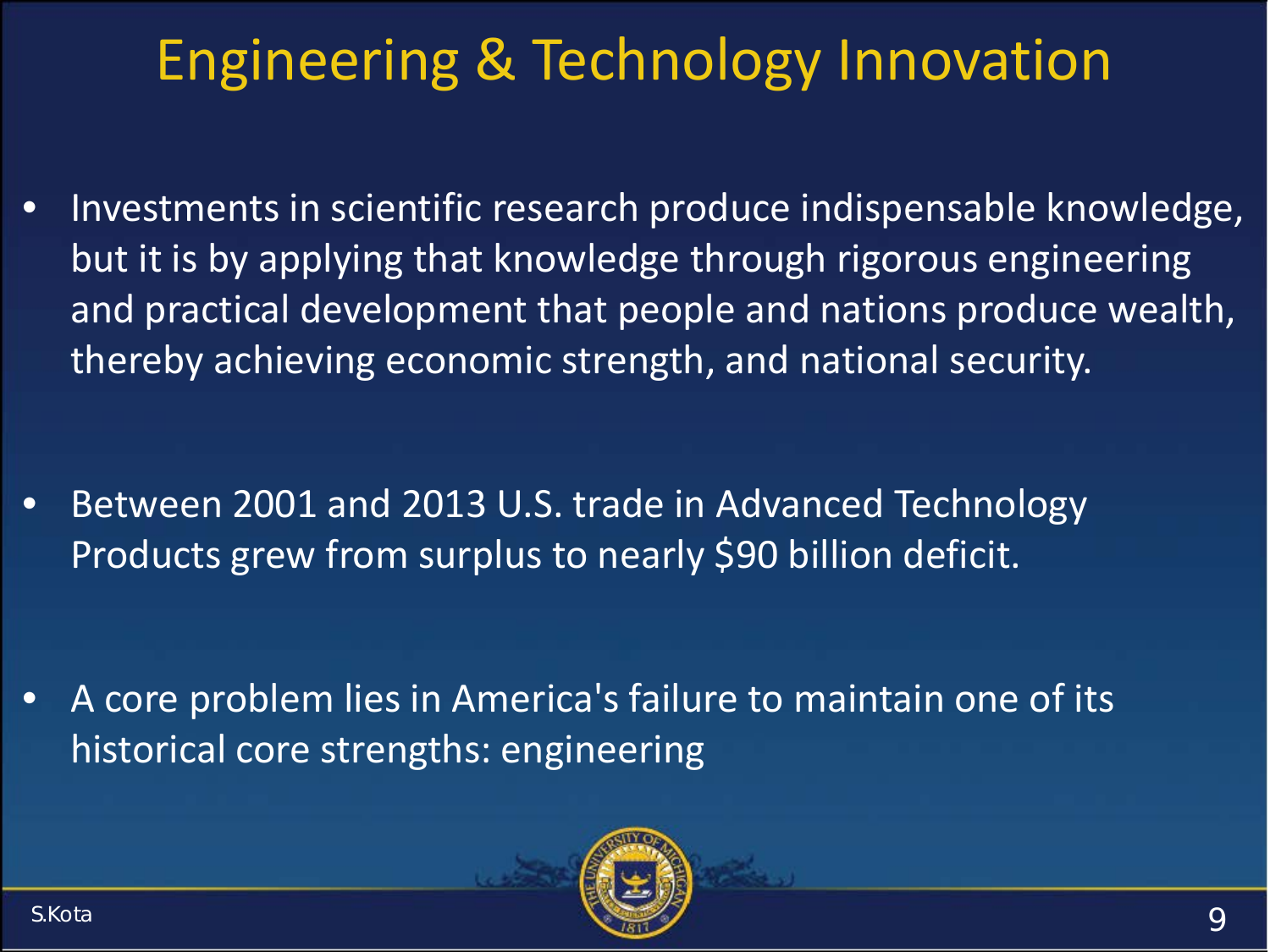## This is NOT Rocket Science



It is Rocket Engineering

Science is not engineering Dissect frogs in HS – why not power tools FIRST Robotics – it is not about robots Teach engineering in the middle/high schools Promote engineering as a creative discipline

Generalization of science to include engineering has had real consequences in our investments and outcomes in research, education and innovation

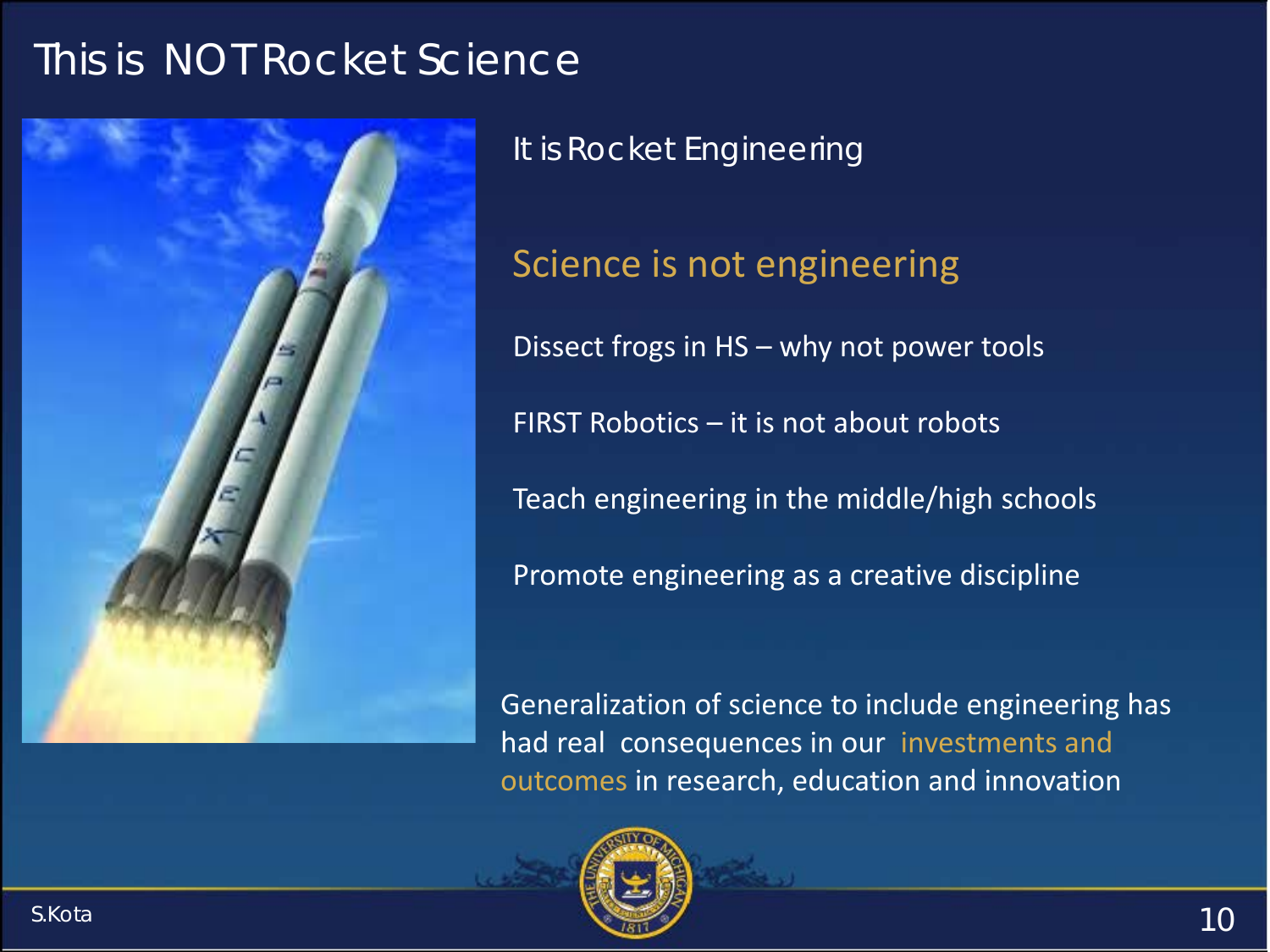## Investments in Engineering Research and Education



Source: Stephen Merrill, " A perpetual Imbalance- Federal Funding of Physical Sciences and Engineering Research," Issues in Science and Technology, Winter 2013

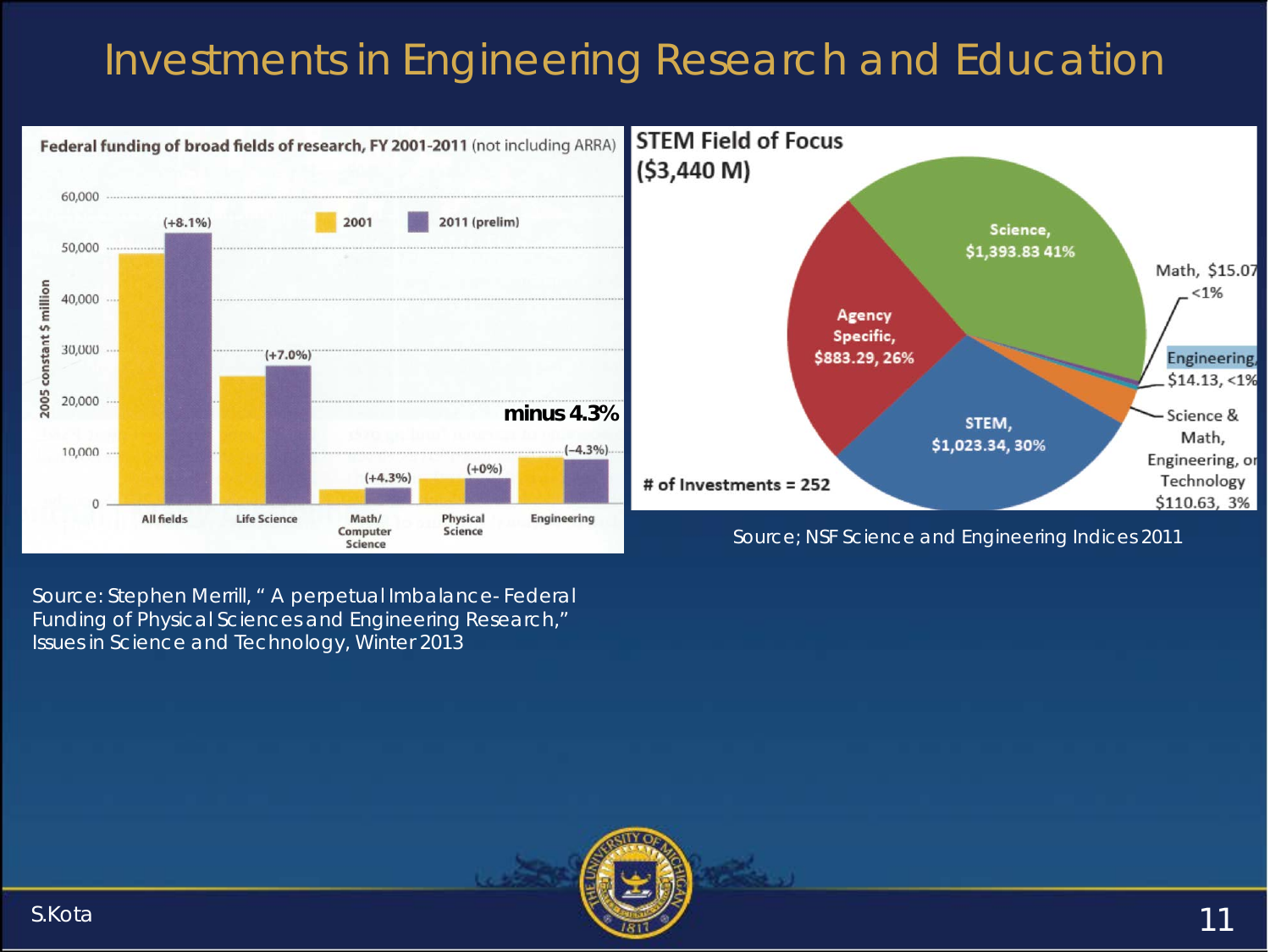### Research Outcomes

*Source: "Ranking the Nations on Nanotech"- Lux Research Report, Aug 2010*

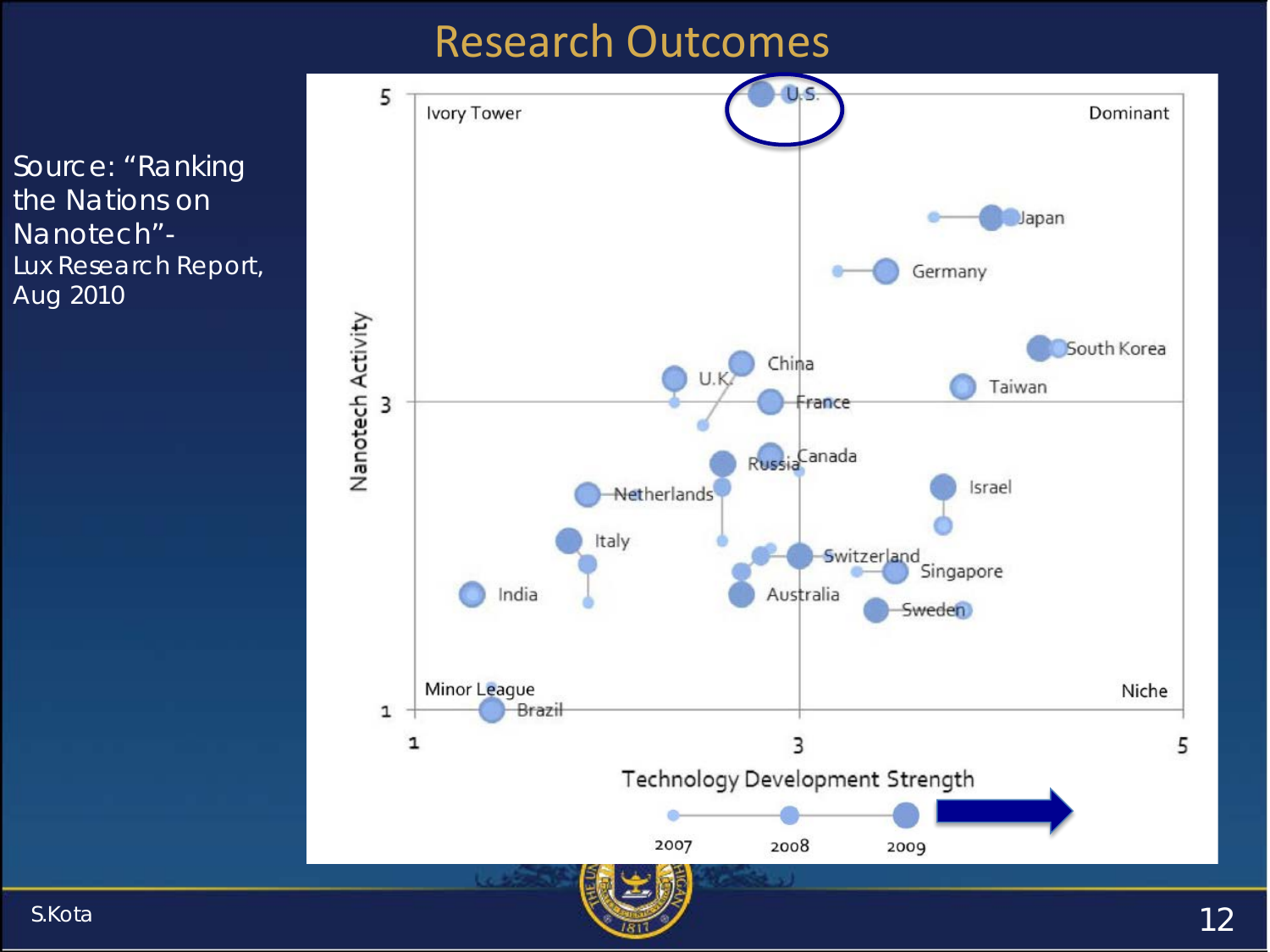## Role of Government: Innovation Policy

- Corporate R&D focus is mostly short term
	- The "Bell labs" of yesteryear have disappeared; they used to do both basic research (science) & translational research (engineering)
- Private sector is less inclined to invest in nascent technologies
	- Technical and market risks
	- Market failures, spill-over effects no one company or industry can capture the full benefits of its investment in emerging technologies

#### • Role of Government: Innovation Policy

• Historically, the U.S Government has made long-term investments in R&D and accelerated innovation through early adoption









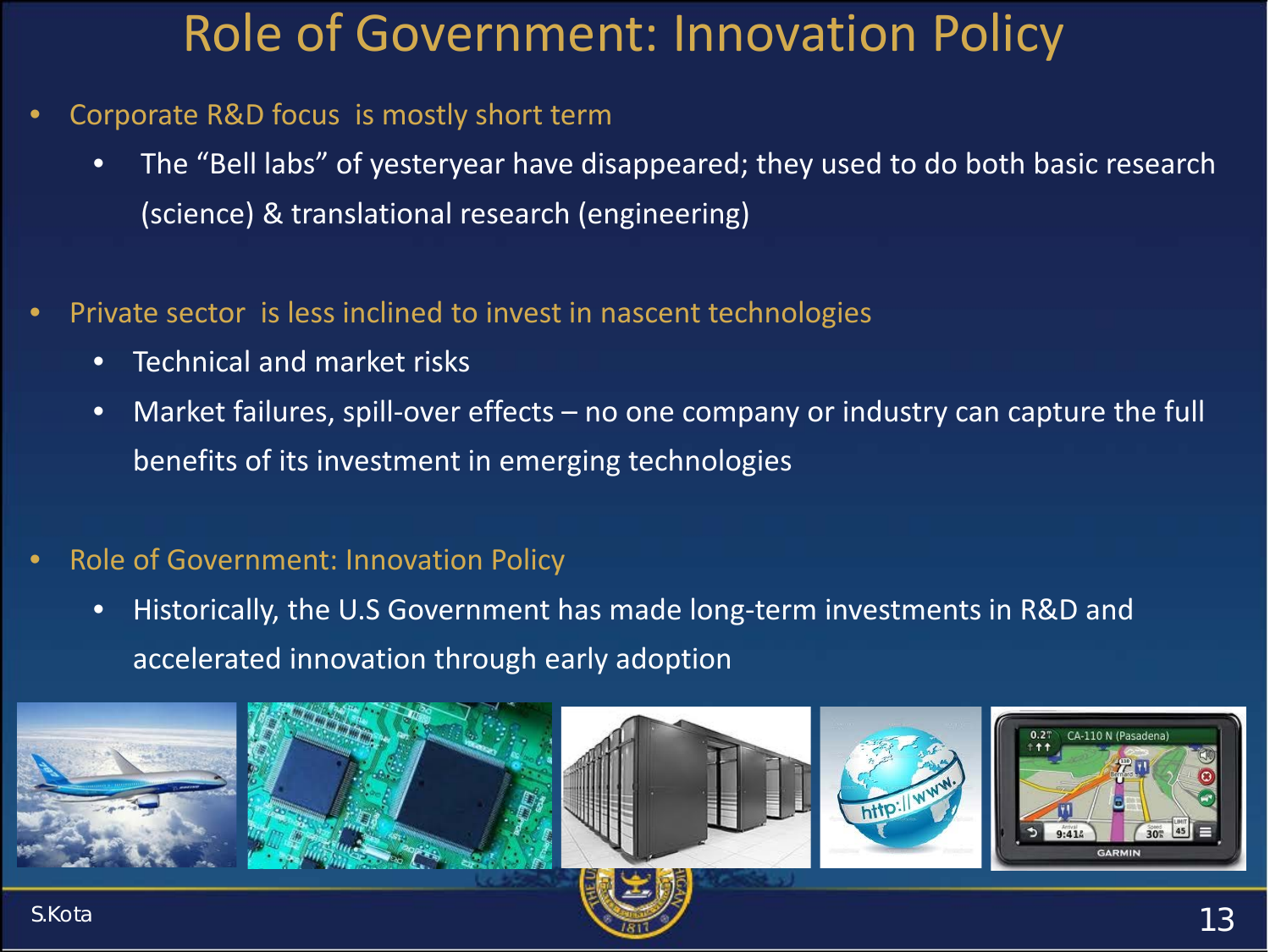#### **DEVELOPMENT**

Invest in precompetitive translational (engineering) R&D to create industrial commons needed to mature emerging technologies and their manufacturing readiness and anchor manufacturing here in the U.S

| Total U.S R&D (2009): \$400 Billion                       |                                           | Industrial r&D \$275 B    |                      |  |
|-----------------------------------------------------------|-------------------------------------------|---------------------------|----------------------|--|
| <b>RESEARCH</b><br>Fed. R & d \$125B                      |                                           |                           |                      |  |
| <b>Federal labs</b><br><b>Universities</b><br>Non-Profits | U.S. Innovation Gap                       | Industry                  |                      |  |
|                                                           |                                           |                           |                      |  |
| <b>Basic Research</b>                                     | Translational Research and<br>Development | Applied R&D               | Pre-production       |  |
| Discovery-Invention                                       | <b>Radical Innovation</b>                 | <b>New Products</b>       |                      |  |
|                                                           |                                           | Incremental<br>Innovation | Improved<br>products |  |
| Basic Research \$76B                                      |                                           | Applied R&D \$71B         | Dev. \$253B          |  |
| SBIR/STTR Phase   & II: ~\$ 2.5 B                         |                                           |                           |                      |  |

Since the announcement of the first Manufacturing Innovation Institute in March 2012, nearly \$2 billion invested to-date by the public and private sources to establish 14 National Network of Manufacturing Innovation Institutes

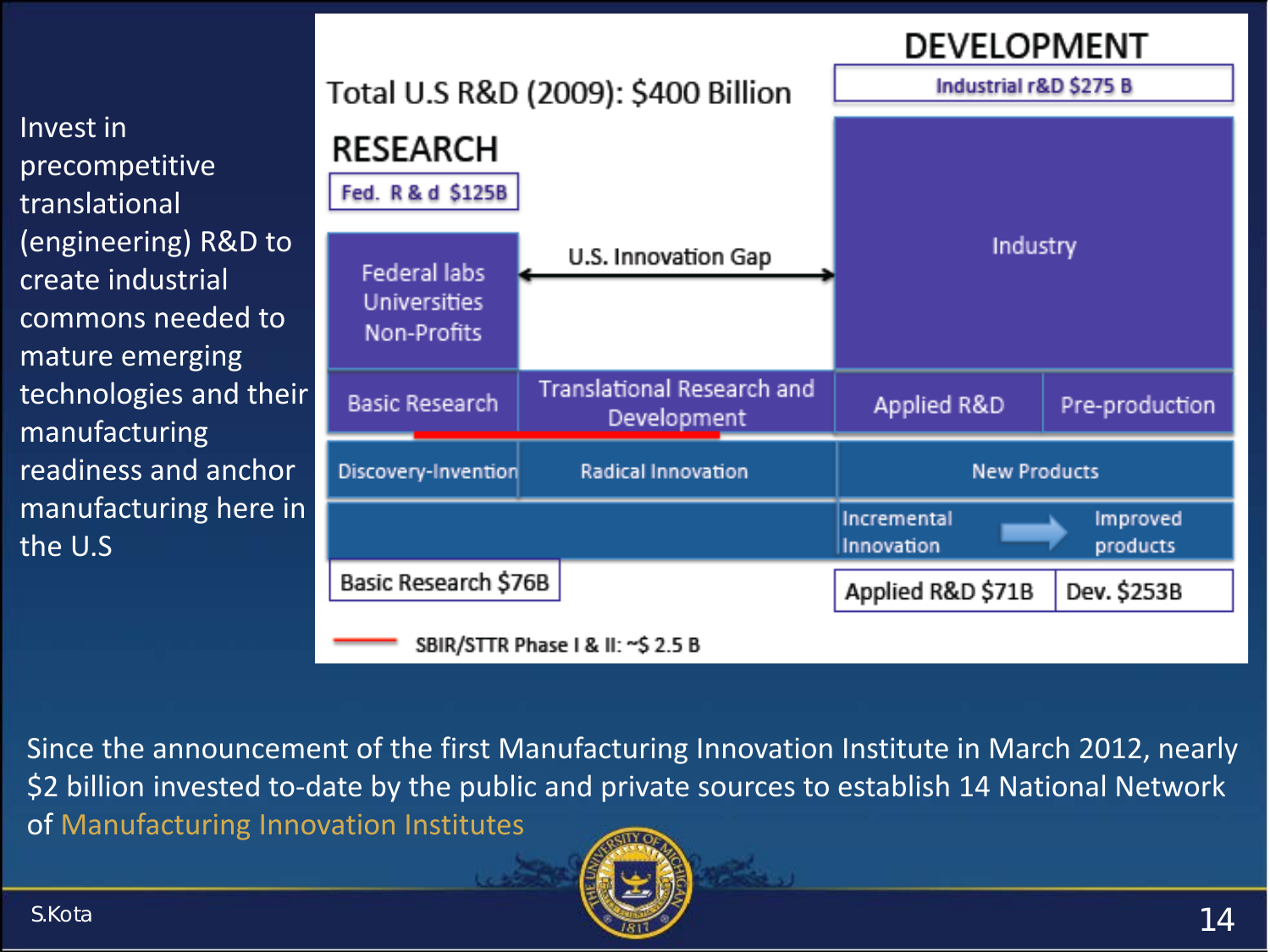

#### Gender gap?

Women in Engineering (% degrees awarded- overall)

B.S. 19%; Ph.D. 22%

| Environ. Eng.: | 45%, 40% |
|----------------|----------|
| Biomed. Eng.:  | 40%, 36% |

Engineering school's mission to produce engineering innovators

50% of Olin's graduates are women!!

Exposure to real-world engineering will inspire our youth to attend a four-year engineering college or pursue vocational training, without feeling like a second-class intellect

curriculum.

Bring Maker Faire, [FIRST Robotics t](https://www.youtube.com/watch?v=mtE6Va6oOhU#action=share)ype of education and experience into mainstream K-12

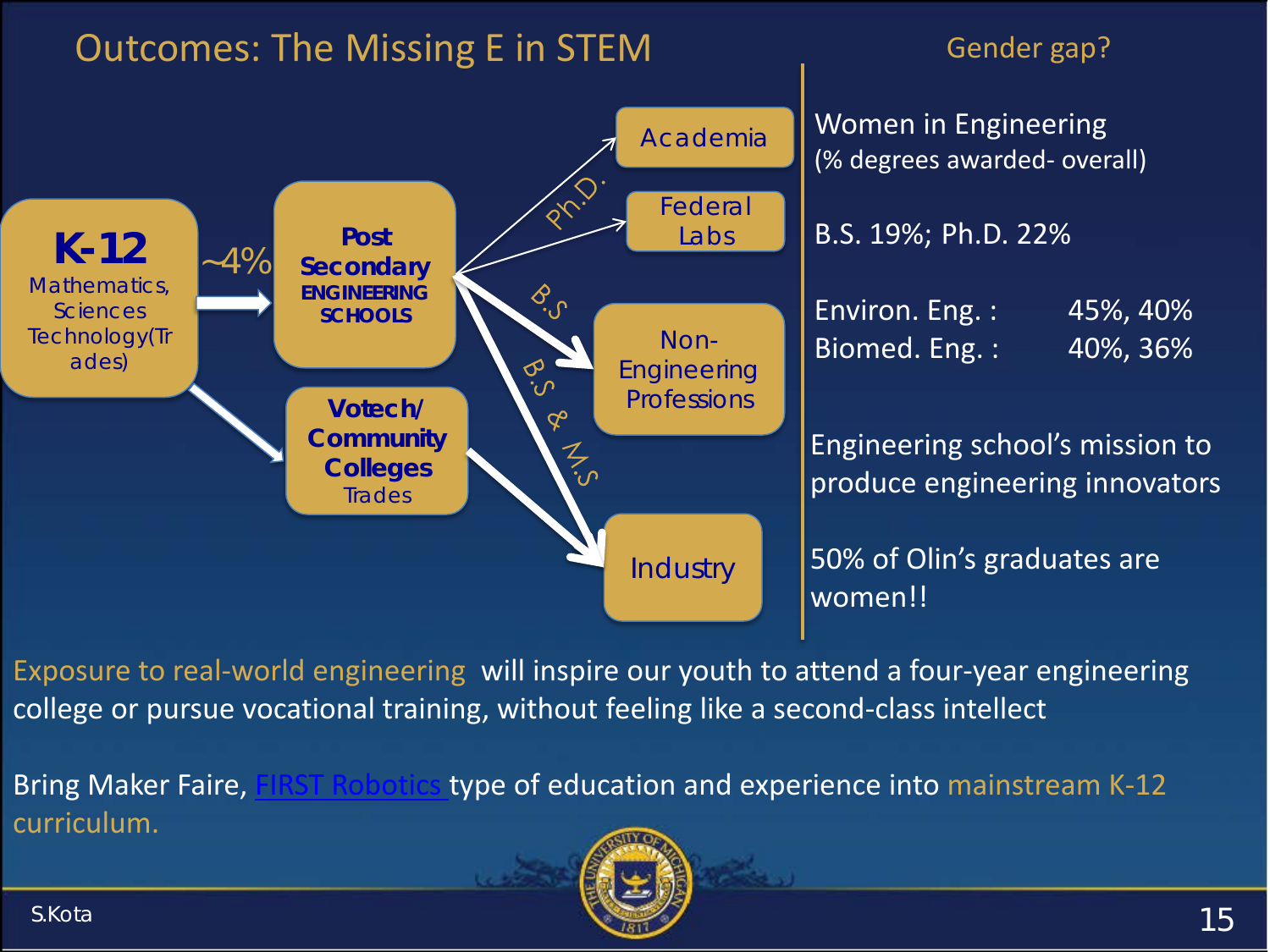# Role of Universities & Industry

#### Research:

• Put "&" back in R&D

#### Education:

- Rebrand & rekindle engineering as a creative discipline for inventors, innovators and entrepreneurs.
- Industry should revamp internships and apprenticeship programs to create educated and skilled workforce at all levels

#### Outreach:

- Organize summer innovation camps for middle & high school students
- Inspire young and the old about "rocket engineering"
- Role of INCOSE, MForesight… Discussion